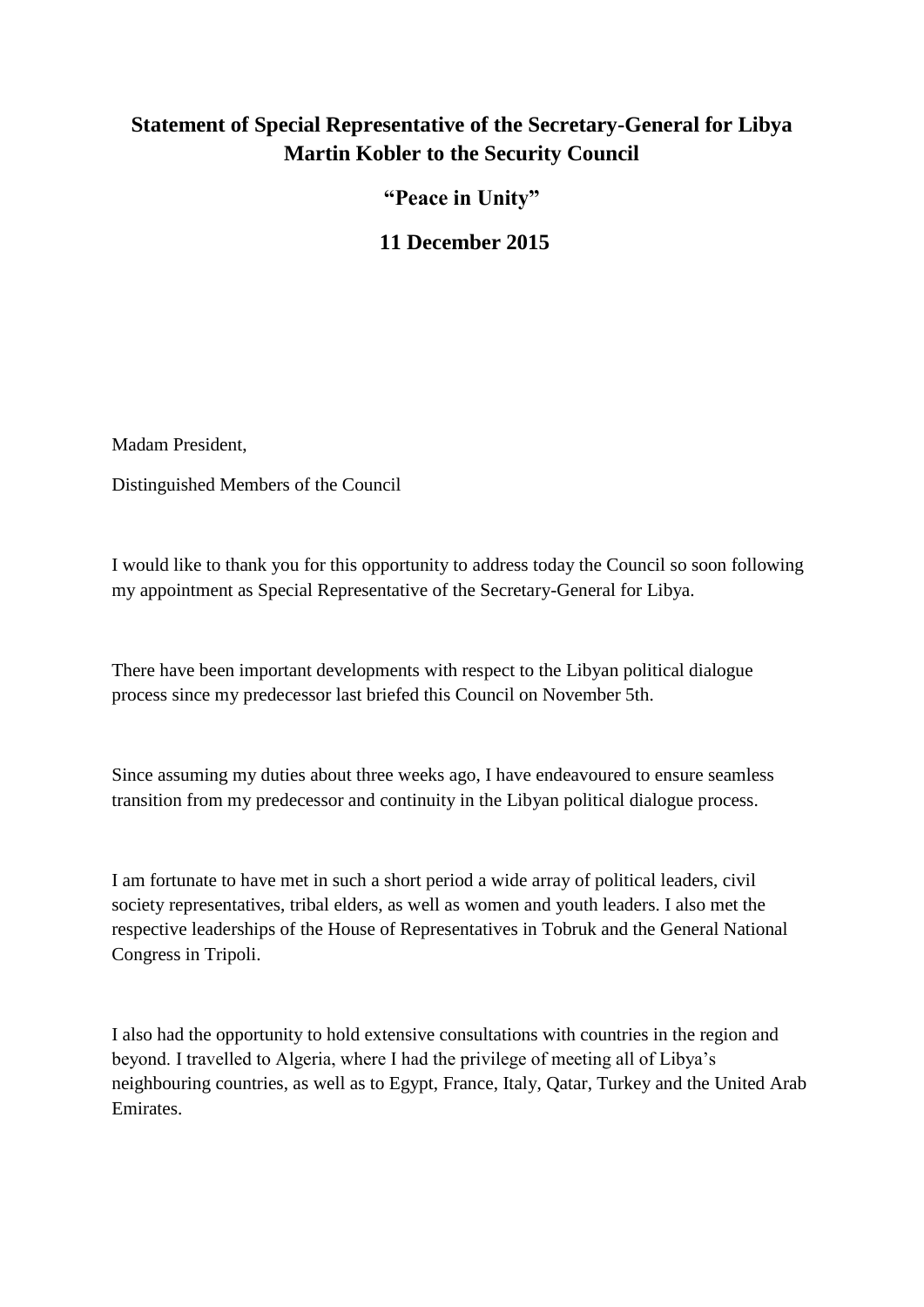I am grateful for the warm welcome I have received from all, inside Libya and outside, for their invaluable insights to the complexities of the Libyan political and security landscape.

In all these countries, there is a growing sense of alarm at the prospect of a spillover of the terrorist threat from Libya into neighbouring countries.

Today, along with the Libyan dialogue participants, I met with the President of Tunisia who also expressed his deep concern regarding the risk of Daesh rapidly consolidating its influence within Libya and the danger it poses to Tunisia and the wider region.

I have no illusion about the difficult realities that confront us in Libya. The two institutions at the centre of the political conflict in Libya are beginning to show dangerous signs of internal fragmentation.

The military conflict, particularly in Benghazi, continues to exact a heavy toll on the civilian population, adding further to existing humanitarian situation.

Across the country, 2.4 million people are in desperate need of humanitarian assistance, of whom 435,000 are estimated to be internally displaced, in addition to several hundreds of thousands of refugees and migrants. Basic items of daily use and the necessary medication have become scarce in many hospitals.

In the south, criminality and lawlessness have reached endemic levels.

Extremist and terrorist groups continue to expand their spheres of influence.

Falling oil revenues and rapidly depleting financial resources are accelerating Libya's economic decline.

But in the face of all this, Libyans are overwhelmingly united on one key point. Libya can and should no longer wait for peace to come.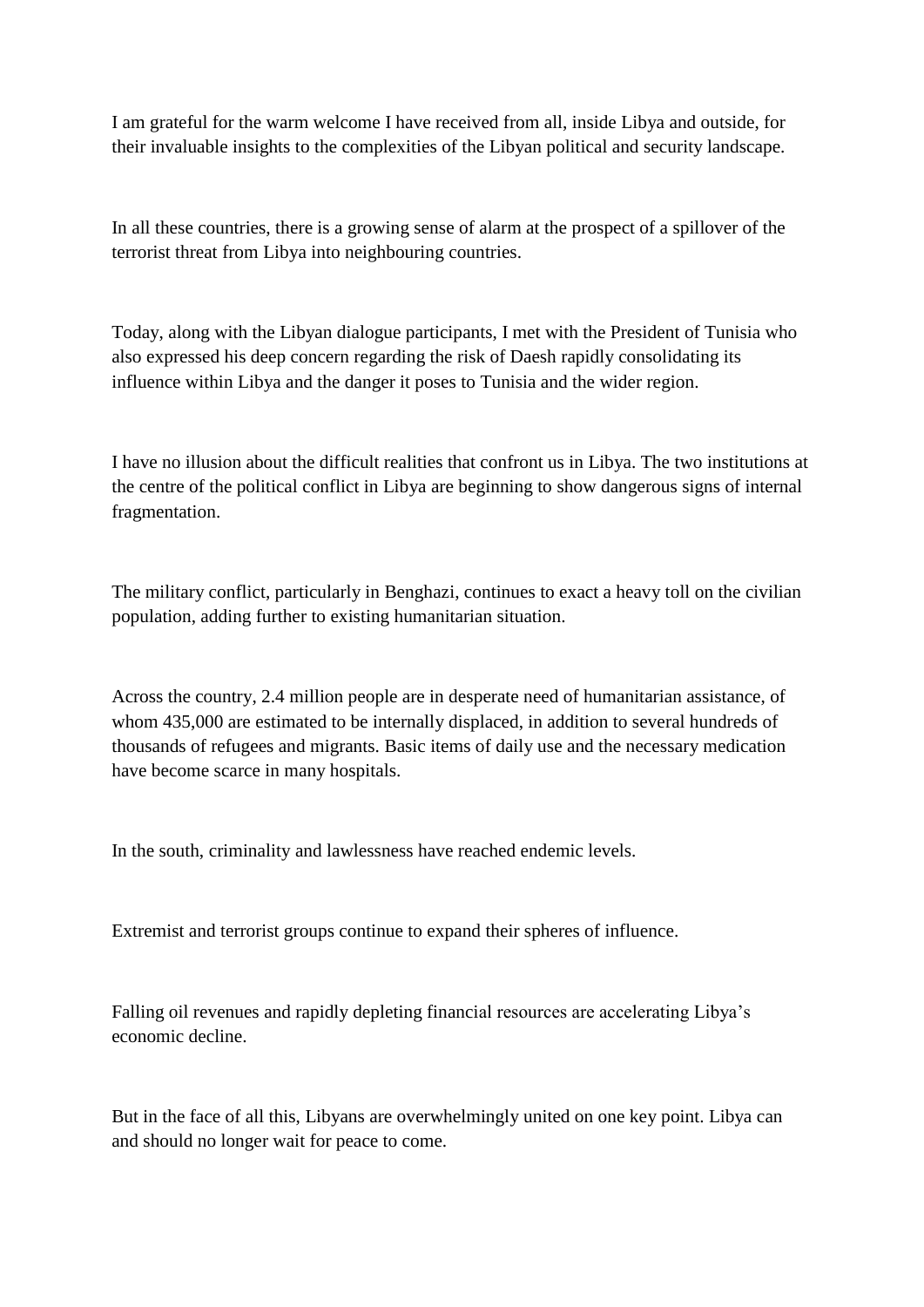## Madam President, Members of the Council

In the face of the continued inability of the House of Representatives and the General National Congress to move forward with the formal endorsement of the outcomes of the Libyan political dialogue, I convened a new round of the Libyan political dialogue to discuss the way forward.

The two days deliberations in Tunis, which concluded earlier today, culminated in the agreement on a number of key points.

First: a political settlement should be on the basis of the Libyan Political Agreement negotiated within the framework of the UNSMIL-facilitated political dialogue.

Second: notwithstanding the legitimate concerns by some of the parties, vis-à-vis elements of the Agreement, there would be no reopening of the text.

Third: an agreement on the need to move forward with the immediate endorsement and signature of the Libyan Political Agreement. The participants of the political dialogue – some 40 courageous men and women who take considerable risks to put the interest of Libya above personal interest – decided to publicly announce 16th of December as a target date for the signature.

Fourth: a unanimous call on all political and security actors to create a conducive environment to enable a future Government of National Accord to assume its responsibilities in the Libyan capital without threat or intimidation. All underlined the need for collective agreement on the necessary security arrangements to facilitate this.

In this regard, I wish to take this opportunity to call directly on the leadership of the General National Congress to allow my colleagues and myself to land with our airplane in Tripoli and other cities in Libya to freely interact with whomever we deem necessary. We can only fulfil our mandate if we have free access to all security actors, particularly in Tripoli.

Critically, the participants in the political dialogue highlighted the urgency, the time factor. Libya is in a race against time, its very social fabric, national unity, and territorial integrity is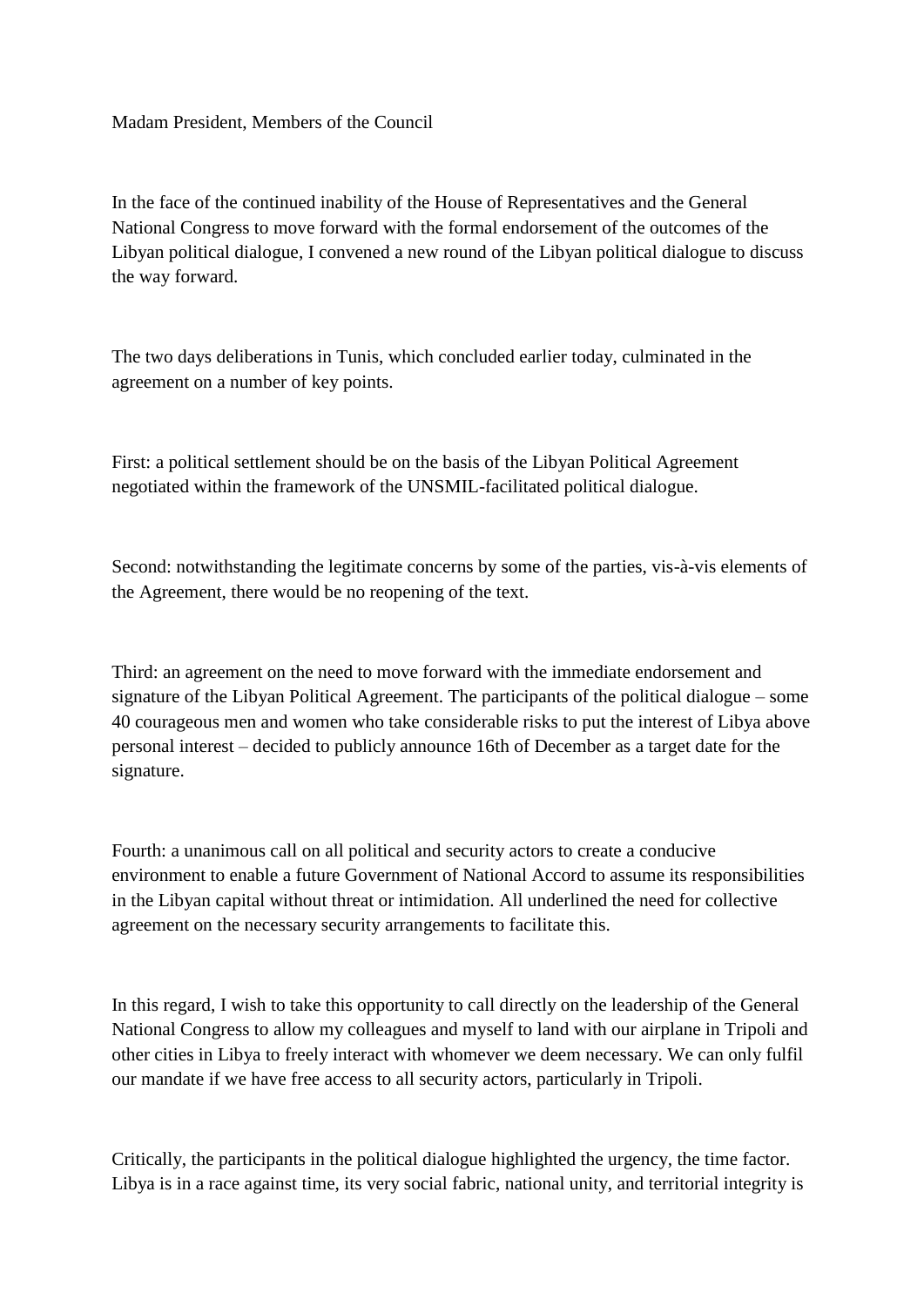directly endangered by the forces of extremism and terrorism, the likes of Daesh, which are actively consolidating and seeking to extend their influence beyond areas under their immediate control. Many dialogue participants referred to the imminent danger of Daesh expansion.

Madam President, Members of the Council

In thinking over their options, the plight of Libya's civilian population featured prominently in the deliberations of the Libyan dialogue participants today.

Yesterday, the world marked International Human Rights Day. But for many in Libya, yesterday marked yet another day of chaos, fear and hardship.

Libya's civilian population, including children, bear the brunt of gross human rights violations. Many civilians continue to be victims of arbitrary killings and violent attacks.

Much of Benghazi, the cradle of the 17 February Revolution, is today a wasteland. Hundreds of thousands of its inhabitants have had to flee their homes. The city's infrastructure and vital facilities lie in ruin.

Madam President, Members of the Council

The last two days of deliberations, which in part were attended by Tunis-based ambassadors and Libya envoys from Egypt, Italy and the United States who travelled to Tunis, revealed that the Libyans expect this Council's support and the support of the wider international community. This support is indispensable to help them to forge peace through unity.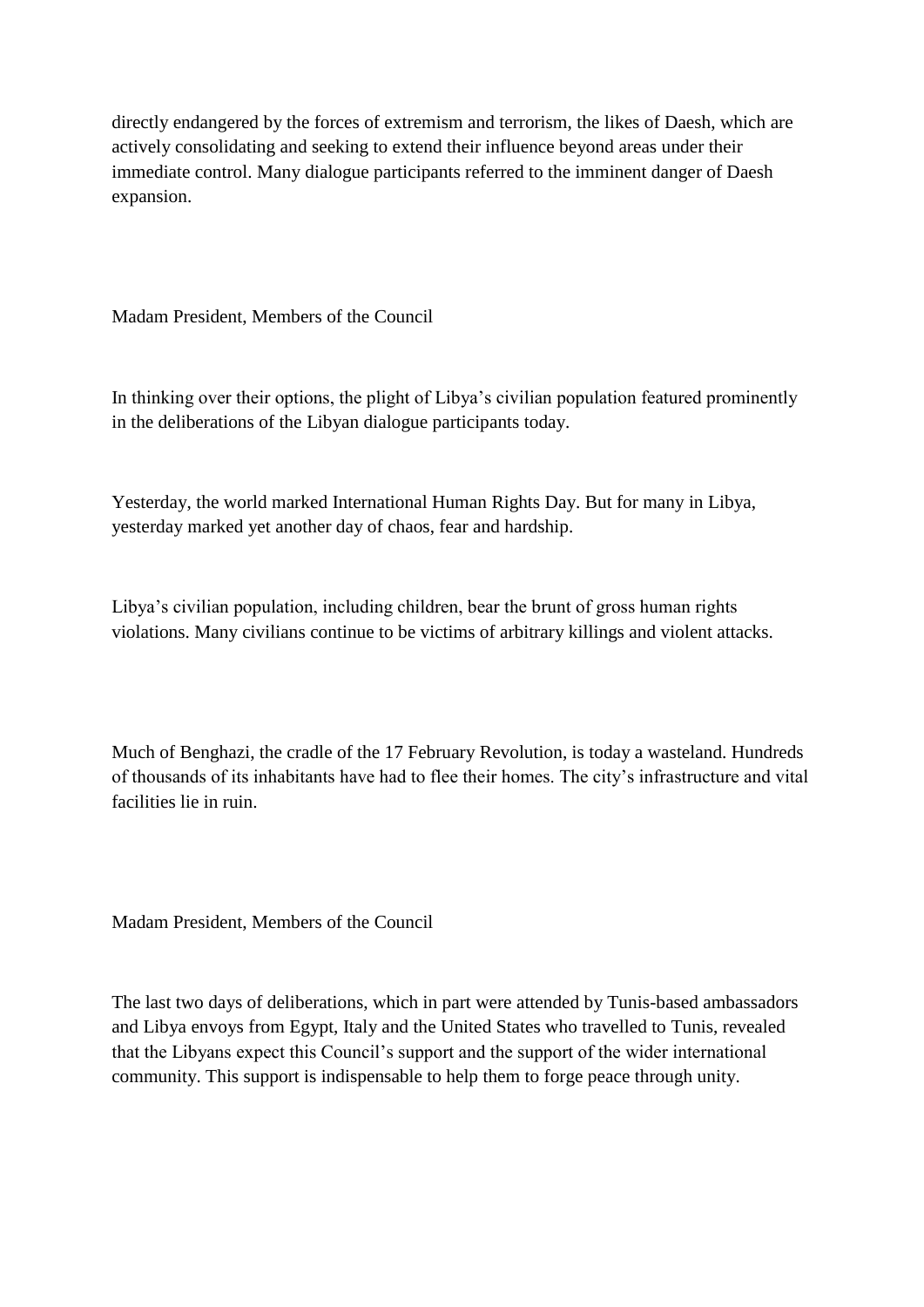In this regard, the forthcoming High Level Ministerial Conference in Rome hosted by Italy and the United States will provide an opportunity for the international community to speak with a strong and united voice in support of the Libyan Political Agreement.

And it is with the Rome Conference in mind that I also wish to convey on behalf of the Libyan dialogue participants the following four key points.

First: that this Council unequivocally supports the outcomes of the Libyan political dialogue and the Libyan Political Agreement. This would send a clear message to all those whose narrow agendas continue to stand in the way of peace.

Second: every effort must be made to ensure that technical support to the future Libyan Government of National Accord is visible, tangible and sustainable in order to ensure that it can deliver quickly.

Third: concerted efforts will need to be exerted to address the humanitarian situation and the terrible plight endured by the civilian population.

Fourth: I cannot overstate the threat posed by Daesh. Mobilising international support to assist Libyan authorities to take decisive measures to combat, contain and eliminate this imminent danger is a must.

Madam President, Members of the Council

The Libyans have a unique opportunity before them. The time has come to make peace. It is unlikely that there will be other opportunities without inflicting further suffering and hardship on the Libyan people.

I wish to take this opportunity to assure all Libyans that the door will always remain open for those who wish to join on the road to peace. Once the agreement is signed, we will immediately assist in broadening the basis of support for the new Government which should ultimately be based in Tripoli. Through engagement with the militias, political parties, tribal